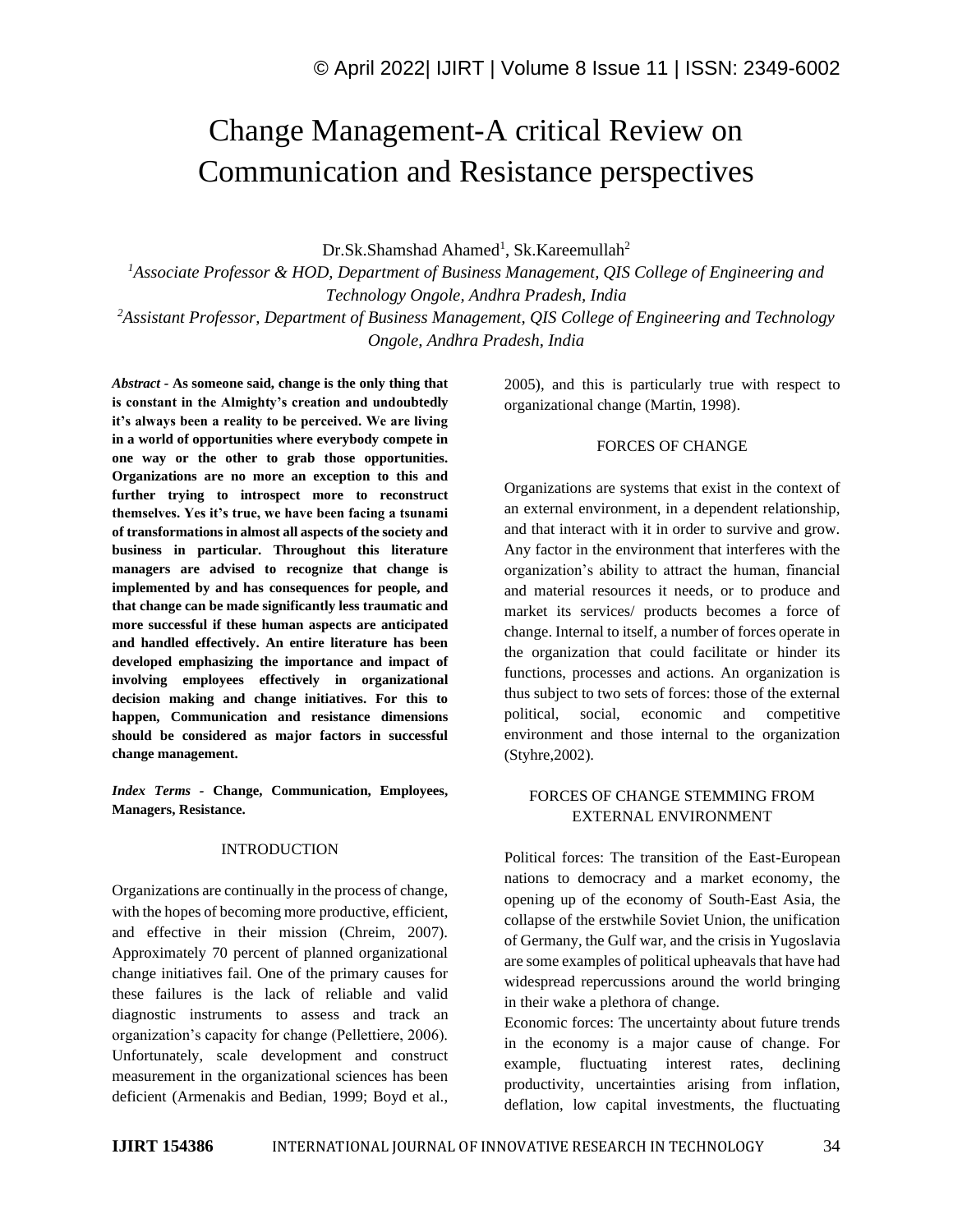price of oil (petrol.), recessions, and the lowering of consumer confidence have a marked impact on different economies and, therefore, on organizations. The national financial system of countries are so interrelated that a change in one produces a ripple effect on the others-for example, the recent economic crisis in Thailand affecting markets across South-East Asia. Changes in capital markets arise out of changes in the accessibility of money in the banking systems of different economies.

Technological forces: The world is presently characterized by dramatic technological shifts. The technological advancements, particularly in communication and computer technology, have revolutionized the workplace and have helped to create a whole new range of products/services. For example, a super communication system is on the anvil in which about 20 Japanese companies will join a Motorola Inc. led project to set up a satellite cellular telephone system that can be used from anywhere on earth. The companies include Sony Corporation, Mitsubishi Corporation, Kyocera Corporation and a long-distance telephone carrier whose interests include Sony and Kyocera. They plan to form a fifteen billion yen (US\$ 132 million) joint venture to coordinate the investment and policy in the US chip and Telecom Company's 'Iridium' project. Iridium facilitates worldwide voice, paging fax and data devices.

Advance in technology have contributed to the development of economies. A case in example is Singapore which, with almost no natural resources, has still created a powerful economic advantage by exploiting the use of information technology in its overall planning. It is poised to become the world's fully networked society-one in which all homes, schools, businesses, and government agencies will be electronically interconnected.

Information technologies may, in future, be replaced by bio-material technologies (combination of biology and material sciences) which could give rise to a whole set of commercial dynamics in medicine, agriculture and industry (Oliver, 2000).

Government forces: Governmental interventions in the form of regulations also lead to change. A few examples of government-regulated change are:

Deregulation: this is the lessening of government rules and the increasing decentralization of economic intervention at the level of the state.

What previously used to be essentially government sector services and industries are now being handed over to private companies for operation and maintenance.

- Foreign exchange: Foreign exchange affects international trade transactions. In these transactions payments are most often made in terms of a country's own currency, in US dollars, or the currency of third country. The exchange rate variations determine the currency payments. Predictions of exchange rate movements depend upon a number of factors such as a country's balance of payments, interest rates, and supply and demand, making it often difficult to predict. Constraints of foreign exchange prompt many governments to impose restrictions on the import of selected items along with measures to deregulate their economies to attract foreign exchange for investment purposes. Some of the examples of success are China and India.
- Anti-trust laws: Most government follows antitrust laws in one form or the other to restrict unfair trading practices. In India, the government had restricted the unfair movements of business houses by enacting the Monopolies and Restrictive Trade Practices Act (MRTP) in 1971
- Anti-dumping duties: Anti-dumping duties are penalties imposed on nation by its trading partner if it feels that owing to an unfair reduction in cost, duties, etc., the partner country's products enjoy a price advantage
- Suspension agreements: These are the agreements between governments to waive anti-dumping duties. The recent suspension agreement reached between the United State and Japan stipulates that Tokyo must keep price and volume records of all chip shipments to the United States
- Protectionism: While most countries profess free trade, the reality is often otherwise. Intense competition has forced governments to put into place measures that protect some of their businesses and business firms. United States, for example, has tried to protect its motorcycle industry form Japanese competitions, and Japan its local markets, Canada its lumber industry, Mexico its cement and oil industries from foreign competition. Trade barriers to protect local industries may take various forms such as tariffs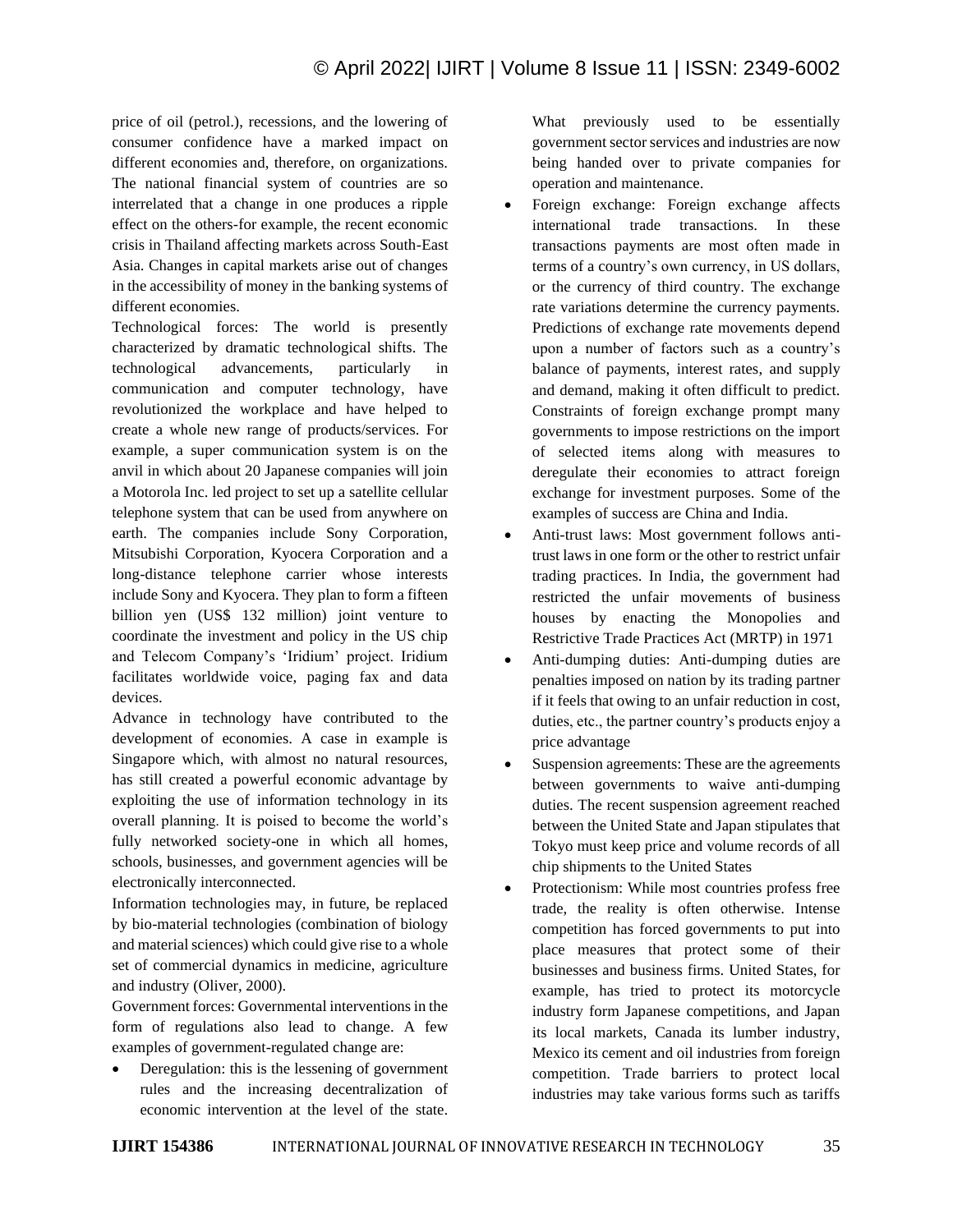or import duties, quantity quotas, anti-dumping laws and government subsidies.

Changing customer needs and preferences: Customer needs and preferences are always changing. Organizations are forced to adapt and constantly innovate their product offerings to meet these changing needs. For example, Sony Corporation, Japan, known throughout the world for its technological innovations in tune with changing customer preferences, has developed a 2.5" hard disk drive for a 'laptop computer' that could hold as much as 1.5 billion bytes of data but which costs less than the current disk drive holding 80 megabytes.

#### INTERNAL FORCES OF CHANGE

A variety of forces inside an organization also cause change that relate to system dynamics, inadequacy of existing administrative process, individual/group expectations, technology, structure, profitability issues and resource constraints.

System dynamics: An organization is made up of subsystems similar to that of the sub personalities in the human brain. The sub personalities in the brain are in constant interaction with each other creating changes in human behavior. Similarly, the subsystems within an organization are in constant and dynamic interaction. The factors that influence the alignment and relationships among the various subsystems in the context of an organization are, for example, technology, internal politics, dominant groups/cliques, and the formal and informal relationships within it.

Inadequacy of administrative process: An organization functions through a set of procedures, rules and regulations. With changing times and the revision of organizational goals and objectives, some of the existing rules, procedures and regulations could be at a variance with the demands of reality. To continue with such functionally autonomous processes can lead to organizational ineffectiveness. Realization of their inadequacy is a force that induces change.

Individual/group expectations: The organization as an entity is a confluence of people, each one aiming to satisfy his/her needs and aspirations. In an anthropological context, man is a social animal whose needs and desires keep changing. This creates differing expectations among individuals and groups as to the needs they intend satisfying in the

organizational context. Positive factors such as one's ambition need to achieve, capabilities, career growth, and negative aspects such as one's fears, insecurities, and frustrations operate as complex inter-individual and inter-group processes inducing change in an organization's functioning and performance (which may or may not be to the organization's best interests). Structure-focused change: It is a change that alters any of the basic components of an organization's structure or overall design. Organizations make structural changes to reduce costs and increase profitability. Structural changes can take the form of downsizing, decentralization, job re-design, etc. A number of organizations have resorted to downsizing. For example, IBM, the global computer conglomerate has been trying to downsize. While many people were asked to leave, IBM is now very selective about hiring new personnel. In the process of downsizing, IBM has also changed the firm's strategy and operational procedures. Increasing global competition has virtually forced many companies to become lean and mean.

Technological change: Change that impacts the actual process of transforming input into output is referred to as technological change. Examples include the change in equipment, work process, work sequence, information-processing systems, and degree of automation.

Using new technology influences the subsystems in the organization. For example, the technological advancements in computers have revolutionized the design, development, and manufacture (e.g., CAD/CAM, robotics) of products. The electronic point of sales system, for instance, that permits improved stock control by updating records and assessing the actual effects of price change, has improved the sale and marketing of goods.

Person-focused change: This is change concerned with human resource planning and with enhancing employee competence and performance. Redefining organizational strategy and goals; structural change in terms of expansion, contraction or resizing; technological input – all these have implications for human resource management. For example, introduction of new technologies result in person focused change such as: replacement (when and employee cannot be trained further), re-placement (to where and employee's current skills are best suited), and employee training and development. It may also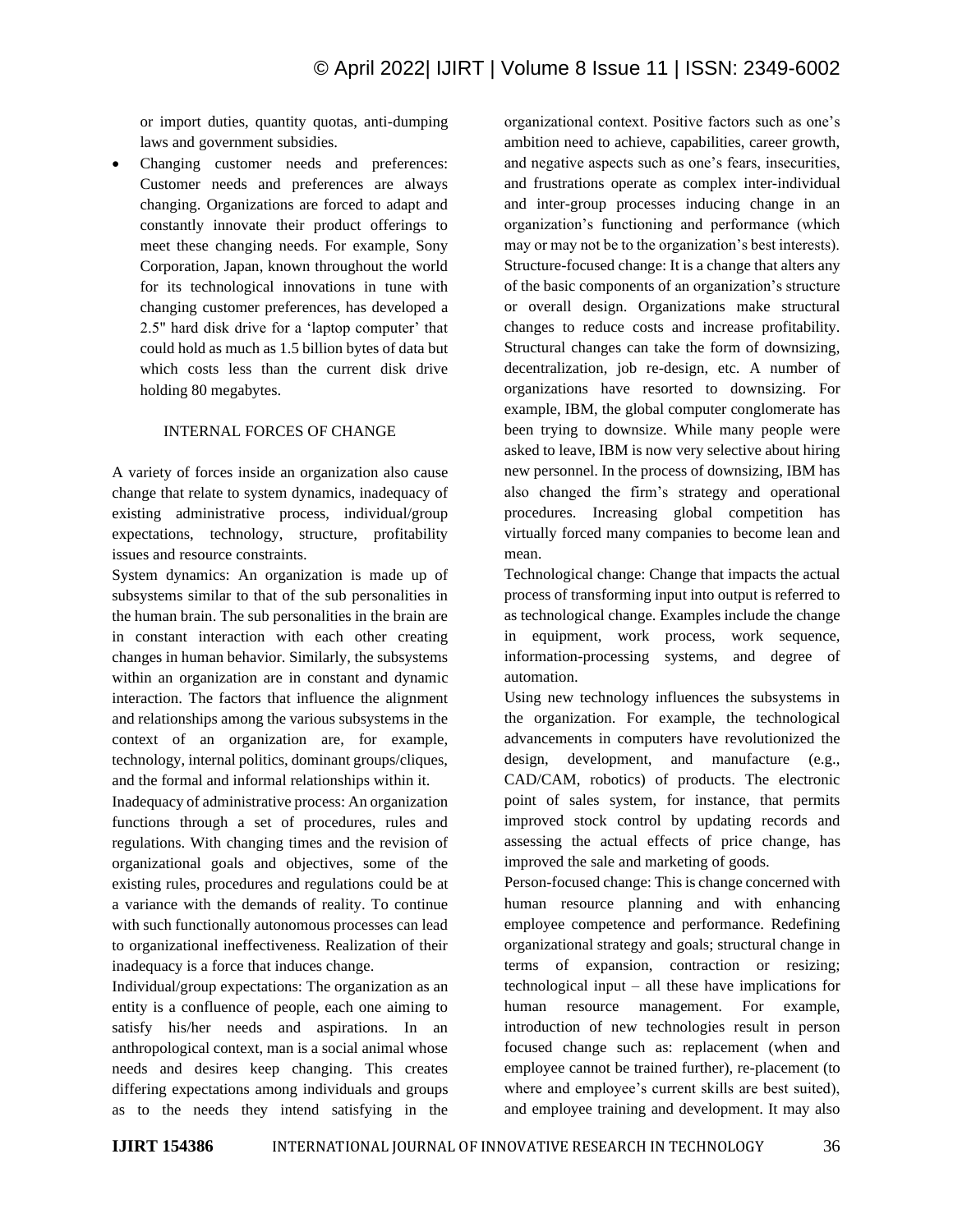lead to laying down new recruitment and selection policies in tune with changing technologies and their requirements. The availability or non-availability of employees with the required skills also influences and organization's plans for expansion, of venturing into new products/services, and of profitability.

Profitability issues: A significant change force that has necessitated quite a number of organizations to restructure (downsize, resize) and reengineer themselves relate to profitability issues such as loss of revenue, market share, and low productivity.

Resource constraints: Resources refers to money, material, machinery, personnel, information, and technology. Depletion, inadequacy or non-availability of these can be a powerful change force for any organization.

How Do Organizations Communicate Change?

Wheatley (2003) have revealed a solution for the question (how do organizations communicate with shareholders during times of great uncertainty such as during transformational change?).

Their research has identified five core change conversations in GE (General Electric), through which management should re assure shareholders and reduce uncertainty around the expected outcomes of GE's transformational changes.

- Warnings
- **Actions**
- **Explanations**
- **Achievements**
- **Predictions**

In a work conducted by Marshall (2009) argued in the paper that while Senge and Marcuse share several affinities for the nature of individual, organizational and social transformation. Senge's concept of PM (Personal mastery) leaves several questions un addressed, questions which concern the extent to which "The child's mind" may be usefully employed as a metaphor for the recovery of individuality and libratory work. Marcuese's Marxian appropriation of Freudian Psycho analysis retains the possibility of the creative impulse, and suggests that "Play" may entire work relations as the new sensibility for transformed work practices.

Reasons for Resistance to Change

The twenty first century has seen almost all organizations undergoing some kind of change varying from re-structuring, downsizing, retrenchment, layoffs, merger and acquisition, and even bankruptcy. These changes will mainly affect the employees within that organization. Many employeerelated matters do not remain unchanged or become unclear such as job security, employee benefits, changes in job scope and work processes, and multitasking. Such changes will often create anxiety and uncertainty among employees. Generally, people naturally refrain from moving out of a current position especially if they feel comfortable in such positions. People resist change due to fear of the unknown, uncertainty due to any form of changes, and fear of moving out of comfort zones. This fear often creates resistance among the employees.

### Fear of threat

Rebecca Van Dijk & Rolf Van Dick, (2009) in their study

- They proposed that employee resistance to change can be understood as a response to a perceived threat posed to their work based identity by the change processes.
- Interviews revealed three social classifications which were salient to employees. They are premerger firm membership, professional membership (legal or staff support),and change leadership, group membership ( including partner or non-partner, and management or nonmanagement)
- their findings also suggests that resistance is inversely related to the amount of influence and decision making authority a person has, rather than the degree to which they are involved in implementation of the changes.
- Resistance was correlated with identification with the new firm in both case study firms those individual works with greater resistance were those who identified less with the subordinate identify of the new post-merger firm.

## Lack of Understanding

A study conducted by Chris Shanley, (2007) found that '

There is not a clear understanding of the management of change fits into the role of facility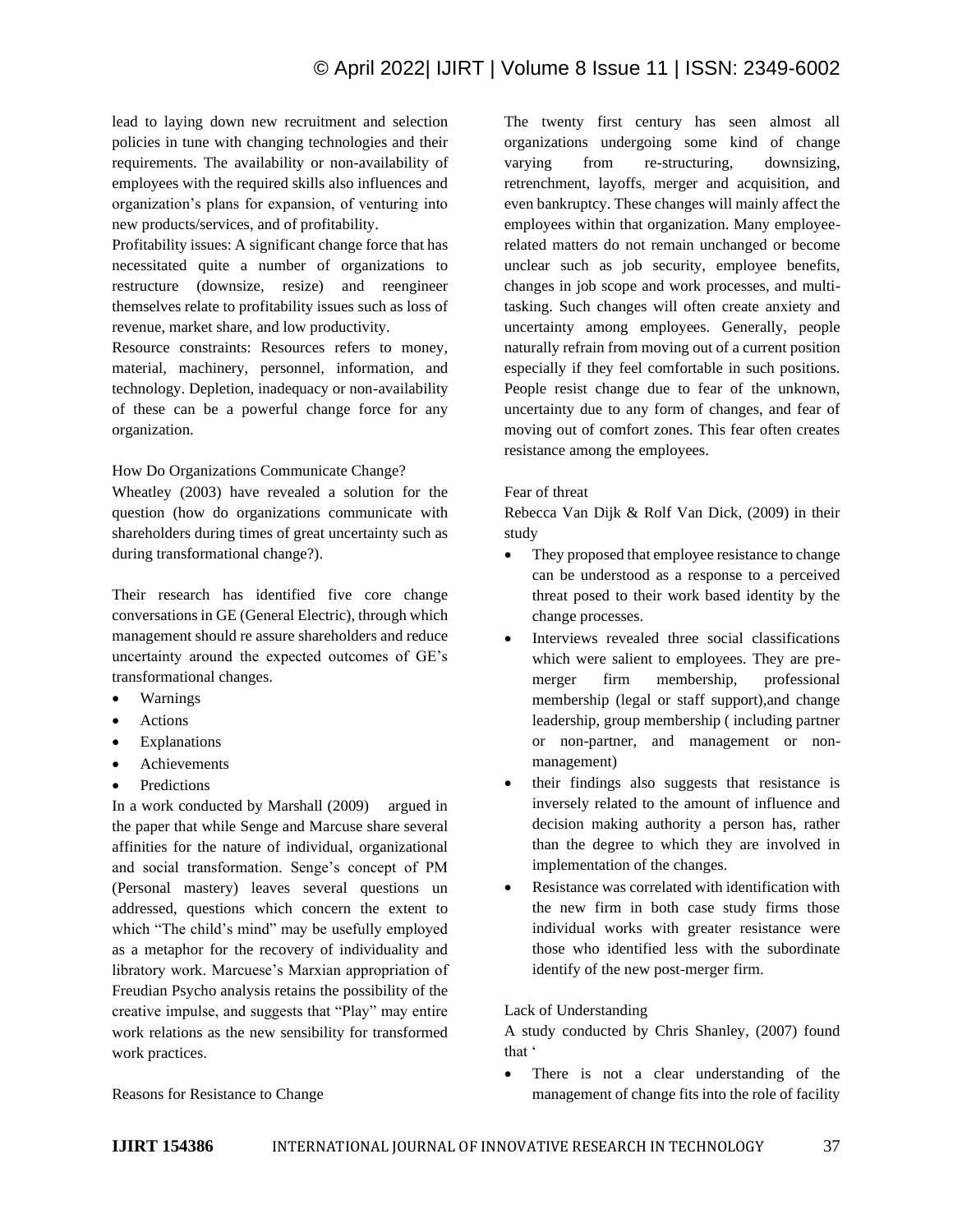managers, and the management of change in the background of management thinking and practice in the industry.

- The change management aspects of the facility manager's role have been largely taken for granted.
- This can lead to stress on the individual manager and reduces the effectiveness of the change process. There are many ways the facility managers can be better supported, including development of an analytical approach to change management, recognition of change management competencies and promotion of management development practices that support the management of change.
- Change management requires leadership, poses both personal and organizational stresses and challenges, and, if not done or done poorly makes things worse (Goodstein and Burke 1995). Even when an organization can figure out what to do, it still has to figure out how to make goals and methods transparent enough that employees are willing to take some calculated risks (Martin 1998).
- Change needs to be implemented over the long term, with careful attention to the disruptive aspects of change management. Periods of intense change need to be followed by periods of consolidation. Organizations need to plan for ten years of effort to accomplish a major transformational change (Kotter 1998).

Possible Solutions to be considered by Management Lewin's (1951) model of change process has provided the required framework for other researchers to build on subsequent models/theories of organizational change. Lewin also identified three ways that lead to organizational change.

- Change the individual workers, implying change at the individual level.
- Change various organizational structures and systems
- Change the organizational climate, implying the interpersonal style.

The critical aspect of framework was to point out the centrality of change at the individual level, thereby recognizing the importance of individual in an organization, the resistance to change, and effective leadership that might affect the change process.

According to Beer and Nohria, (2000), about 70 per cent of all change initiatives fail. His reason behind such failures is that mangers, often get inundated with multiple initiatives, lose focus and get immersed in the pile of text available in print and online that is to "aid" them to carry on the change. Though every organisation's change initiative involves a unique process, these researchers gave forward two theories, in which most of the corporate change may be categorized and studied – theories, in which most of the corporate change may be categorized and studied – Theory E and Theory 0. As both these theories of change achieve the management's goals, either explicitly or implicitly, the models based on these theories are also valid.

Theory E views organizational change from the context of changing the economic value of the organization. The strategies that are involved take a hard approach to change, by giving prime importance to the shareholder value and considering it to be the only legitimate measure of corporate success. Such change, hence, includes a high usage of economic incentives, drastic layoffs, downsizing and restructuring (Beer and Nohria, 2000). The organizations operating in the US economy often use this theory.

Theory O views change to be based on organizational capacity. The organizations based on such lines do not focus solely on their stock prices but indulge in a soft approach to change. The goal is often to develop organizational culture and human capability through individual and organizational learning. These include the process of changing, obtaining feedback, reflecting, and making further changes. Such an approach to change is adopted by corporate houses operating in the Asian and European economies.

However, it is important to note that few companies subscribe exclusively to one theory and often their practices follow a mix of both the theories. Companies that can effectively combine both the hard and soft approaches to change can reap big payoffs in profitability and productivity. These companies are likely to achieve a sustainable competitive advantage.

#### REFERENCES